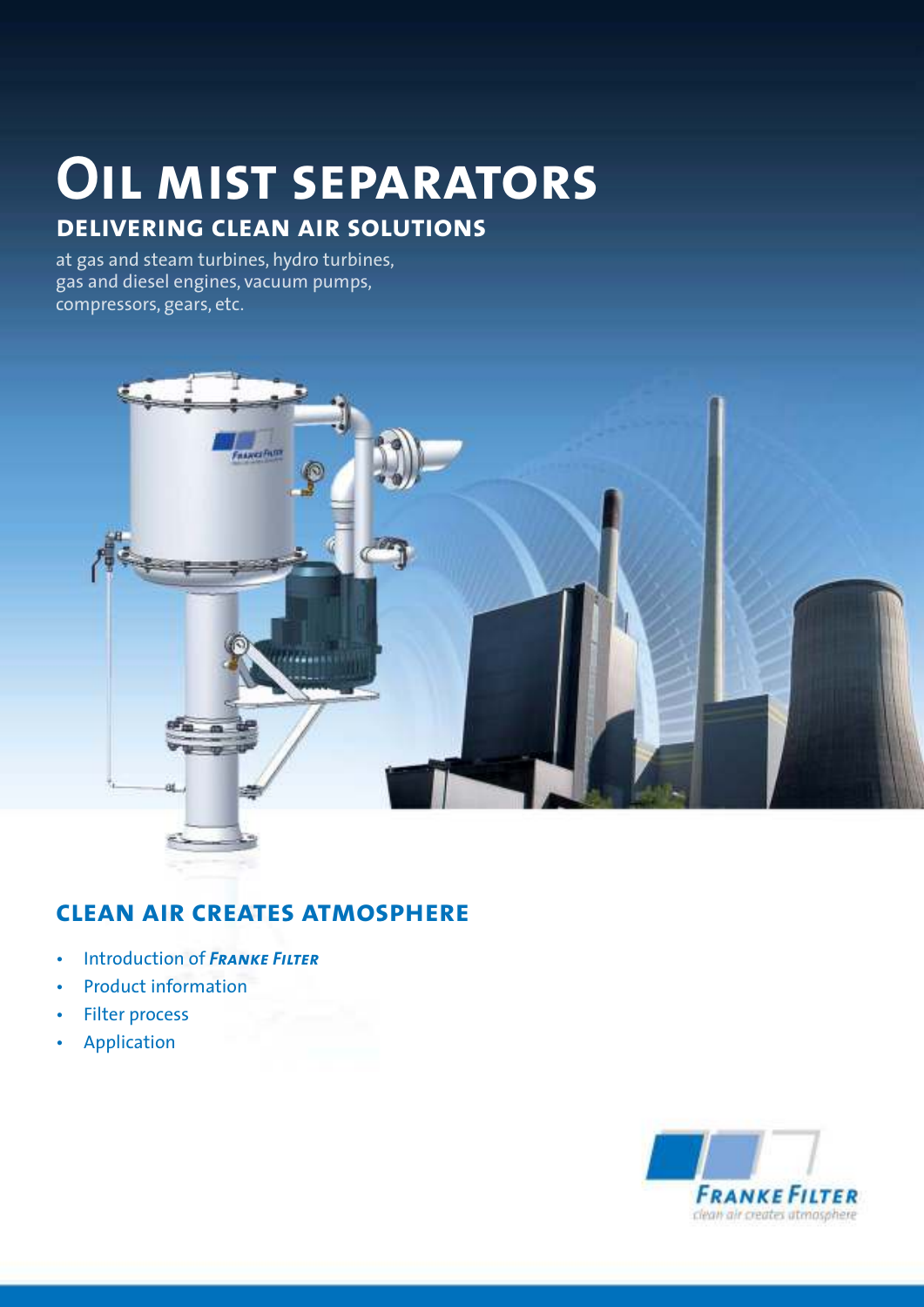## **welcome to** *Franke Filter*

The growing concern for environmental protection and the introduction of strict pollution standards for exhaust air were the basis for developing a filtration system which efficiently eliminates oil mist from the exhaust air of the lube oil system of rotating machines.

Back in 1989, the company was founded in Holle as FRANKE Mess- und Filtersysteme focussing on the manufacture of customised, high quality oil mist separators for power plants and turbine manufacturers in Germany and its neighbouring countries. With its relocation to Bad Salzdetfurth in 1996 - a brand new office and assembly hall were erected - and its change of name to FRANKE FILTER GMBH in January 2001, the clean solution could be offered to customers in Europe and all over the world.  $B$  is the state of the  $B$  both the designer and a specialised

manufacturer of oil mist separators **FRANKE FILTER** has gained valuable experience for almost 20 years through personal customer contact for all conceivable applications concerning separation of oil mist.

We look forward to having a share in the growing importance of environmental protection.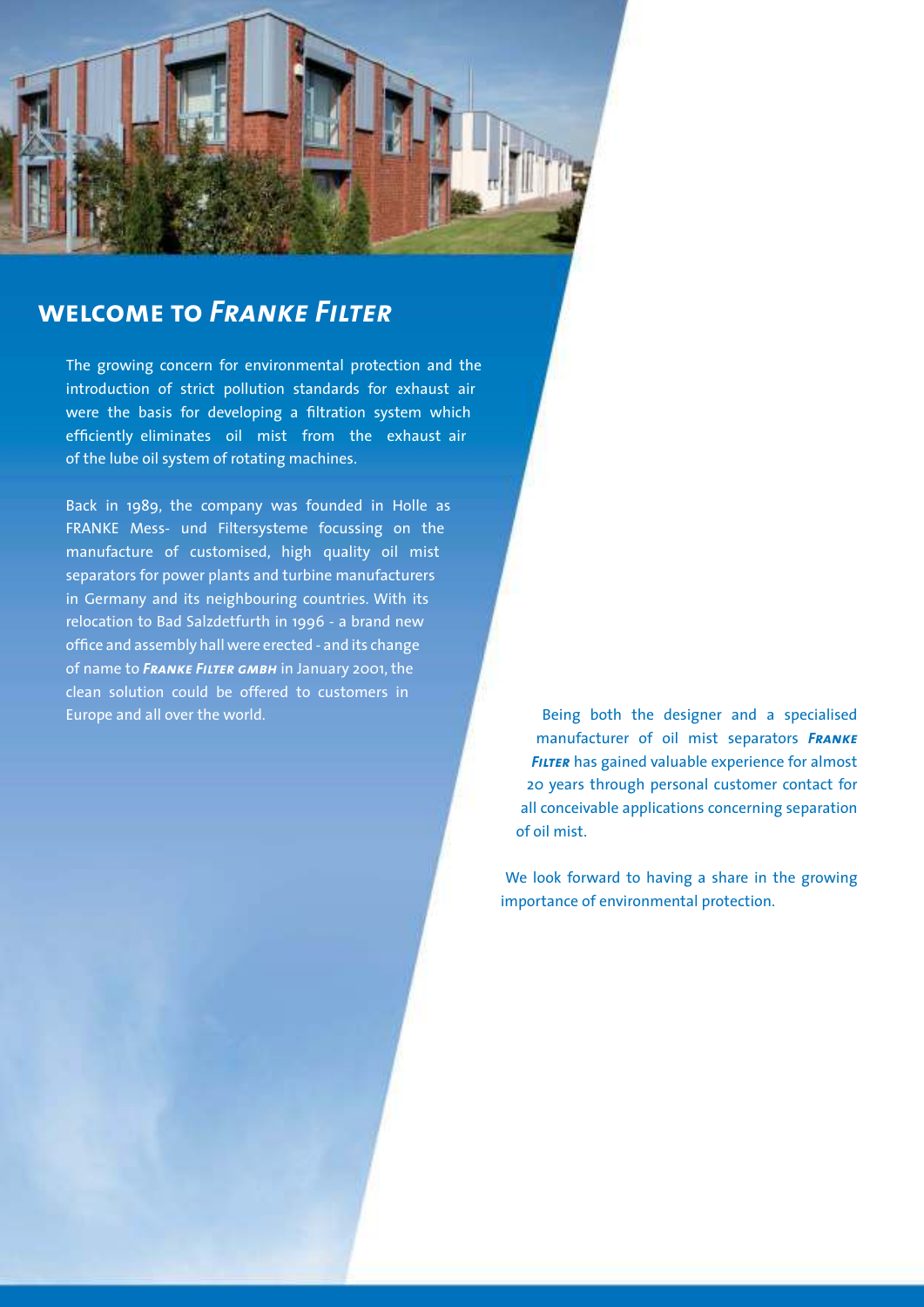# **your benefits**

## by using our oil mist separators

### **An environmentally-friendly solution**

A compact and individual design of our filter systems allows assembly in the narrowest space at gas and steam turbines, hydro turbines, gas and diesel engines, turbo compressors, generators, gears and other rotating machines.

**FRANKE FILTER** systems achieve results far below the stipulated permissible values and due to their compact design allow unproblematic assembly. Our colleagues manufacture and assemble all oil mist separators in our own workshop - individually for your application. Even the flange is prepared in such a way that no extra welding or additional backfitting is required after delivery. Recover valuable oil and comply with environmental regulations.



At **FRANKE FILTER** we are committed at providing you with active environmental protection. In order to achieve the best possible results we manufacture according to the most up-to-date quality standards. The diameter of the filtered oil particles is within  $o.1 \mu m$  and below.

The necessary precision of all individual parts and the complete systems undergo extensive quality controls in compliance with DIN EN ISO 9001:2008. Since 2007 FRANKE **FILTER** manufactures according to ATEX which means, that our filter systems comply with the norm for installation in explosion hazardous environments.

**exact adjustment of vacuum in the lube oil system qUALITY OF LUBE OIL** 

### **30,000 hours**

**and more of continuous operation**

**efficiency of 99. 99%** at  $o.$  1  $\mu$  particles and droplets.

is maintained or even improved

Recover up to **2,000 LITRES ANNUALLY** depending on size of a turbine

> Up to 1 MG/M<sup>3</sup> and less residual oil content in exhaust air is possible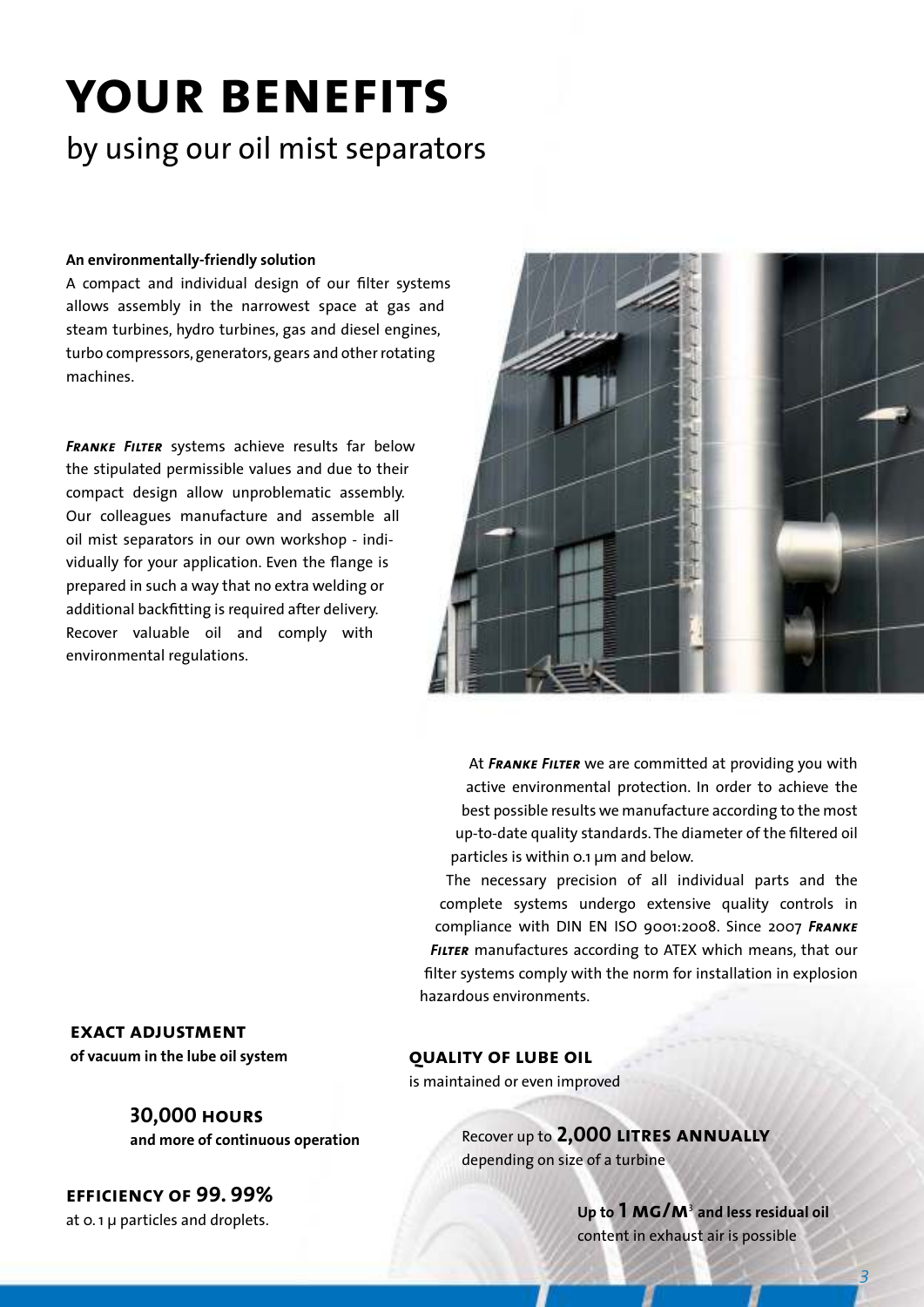# **oil mist separator**

special design & additional equipment

## **internal/external admixed air**

for manual adjustment of the required vacuum in the lube oil system. The internal admixed air no longer requires an air filter, thus reducing maintenance.

## **differential pressure gauges**

are used for surveillance of the differential pressure. An optional pressure switch reports condition to the control room.

## **active/passive bypass line**

protects the whole lube oil system against overpressure and allows simple replacement e.g. of filter cartridges during operation of a turbine.

## **standpipe & integrated oil return line**

saves installation of a separate, external oil return line and fulfils the required geodetic height. Standpipe application does not need an additional siphon.

## **mode of operation**

**Oil mist separators from FRANKE FILTER** guarantee a high separation efficiency of oil mist suction from turbines in power stations.

### **Vacuum**

The integrated side channel pump leads the oil-saturated air via a suction pipe into the filter system. The required vacuum can be adjusted individually via the admixed air valve which is included into delivery.

### **Coalescence effect**

Within the filter housing the sucked air is led through numerous highly-efficient micro fibre filter elements. They ensure that the tiniest oil particles on the micro fibre run together and flow down by gravity.

#### Clean air stream



### **Oil return**

Oil, collected at the bottom of the filter is continuously led back to the lube oil tank via a return pipe.

### **Result**

This filter process saves expensive oil and ensures clean atmosphere.

Our experience shows that over 30,000 hours of uninterrupted operation is possible. During this period the efficiency of the filter is 99.9% (particle size  $0.1 \mu$ ). Independent tests have shown that the quality of the lube oil remains constant.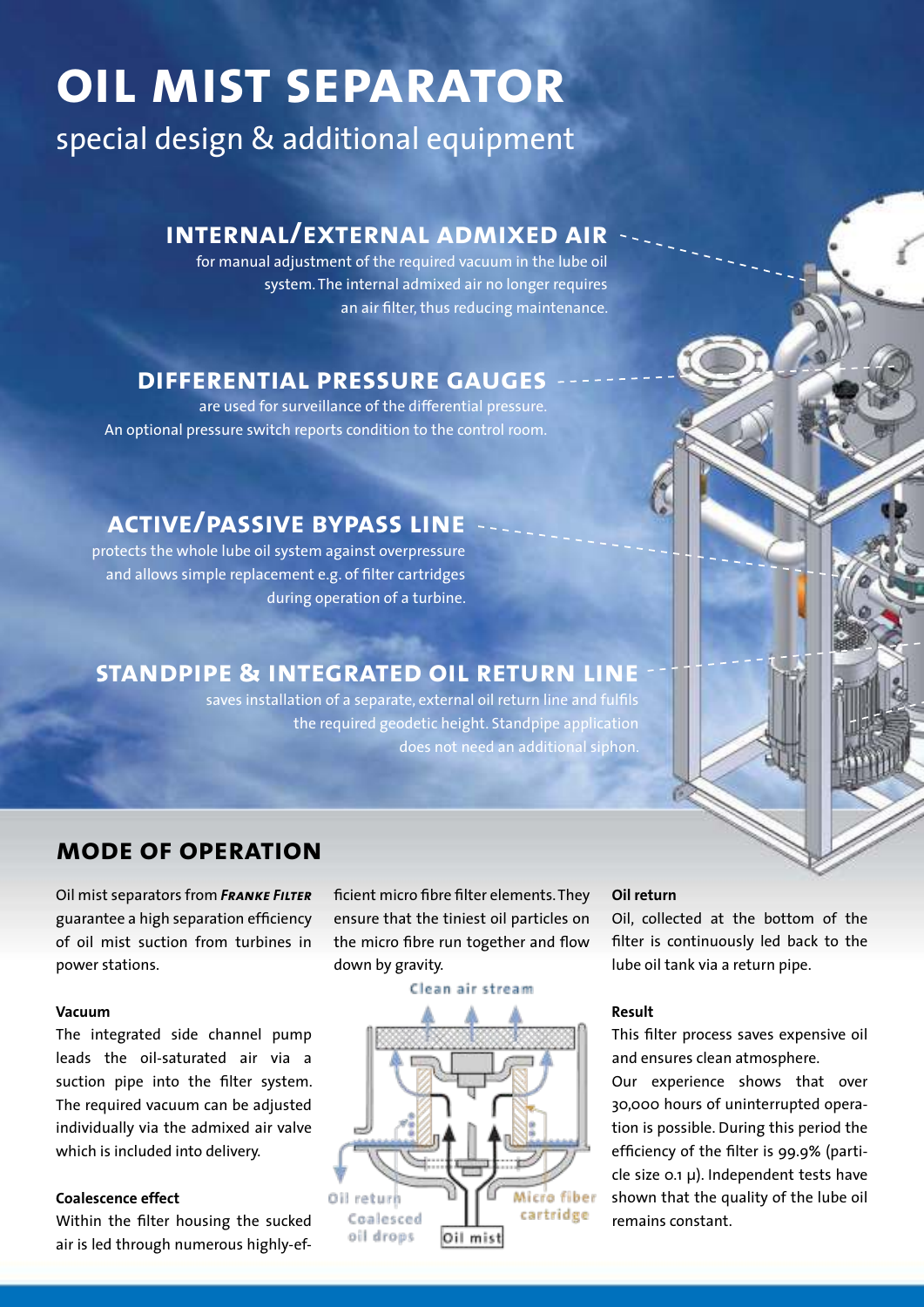## **shut-off-valves**

are used in combination with the stand-by vacuum pump and save adjustment work when switching on the second vacuum pump.

## **pressure switch**

controls vacuum in the lube oil system and reports any emergencies to the control room.

### **vacuum gauges**

show vacuum in the lube oil system.

### **micro fibre filter cartridges**

function according to the coalescence principle and filter the sucked oil mist with the separation efficiency of 99. 9% at a particle size of 0.1µ. The residual oil is far below the officially stipulated values.

### **side channel vacuum pump**

produces necessary vacuum in the whole lube oil system.

- application possibility in the explosion hazardous area (zone 2, zone 1 according to ATEX)
- applications with 50 Hz/60 Hz, all voltages
- delivery with separate motor possible
- failsafe operation thanks to a stand-by vacuum pump

**Oil mist separators from FRANKE FILTER** fulfil several requirements in order to ensure safe operation of your turbine.

### **At a glance**

- 1. constant vacuum is created in the whole lube oil system
- 2. emerging oil mist is fully filtered mechanically
- 3. chemical constitution of lube oil remains preserved
- 4. filtered oil is led back into the tank
- 5. legal environmental regulations can be complied with
- 6. the result is the clean air

### **Individual manufacture**

In dialogue with our customers beginning with planning, construction and through to production we develop a tailor-made oil mist separator. Thanks to this close cooperation we are able to offer an optimum solution for each application.

The compact and individual design of the systems allows assembly in the most confined spaces on gas and steam turbines, gas and diesel engines, turbo compressors, generators, gears, etc. Our team manufactures and assembles all oil mist separators in our own factory. Each unit is manufactured for a specific, individual application.

### **Optional equipment**

**FRANKE FILTER** provides an extra range of equipment for further possibilities of adjustment and extension. For instance, execution of distribution which allows filtering up to four bearings with one oil mist separator.

You can find further extras on pages 8/9 as well as application examples on pages 12/13.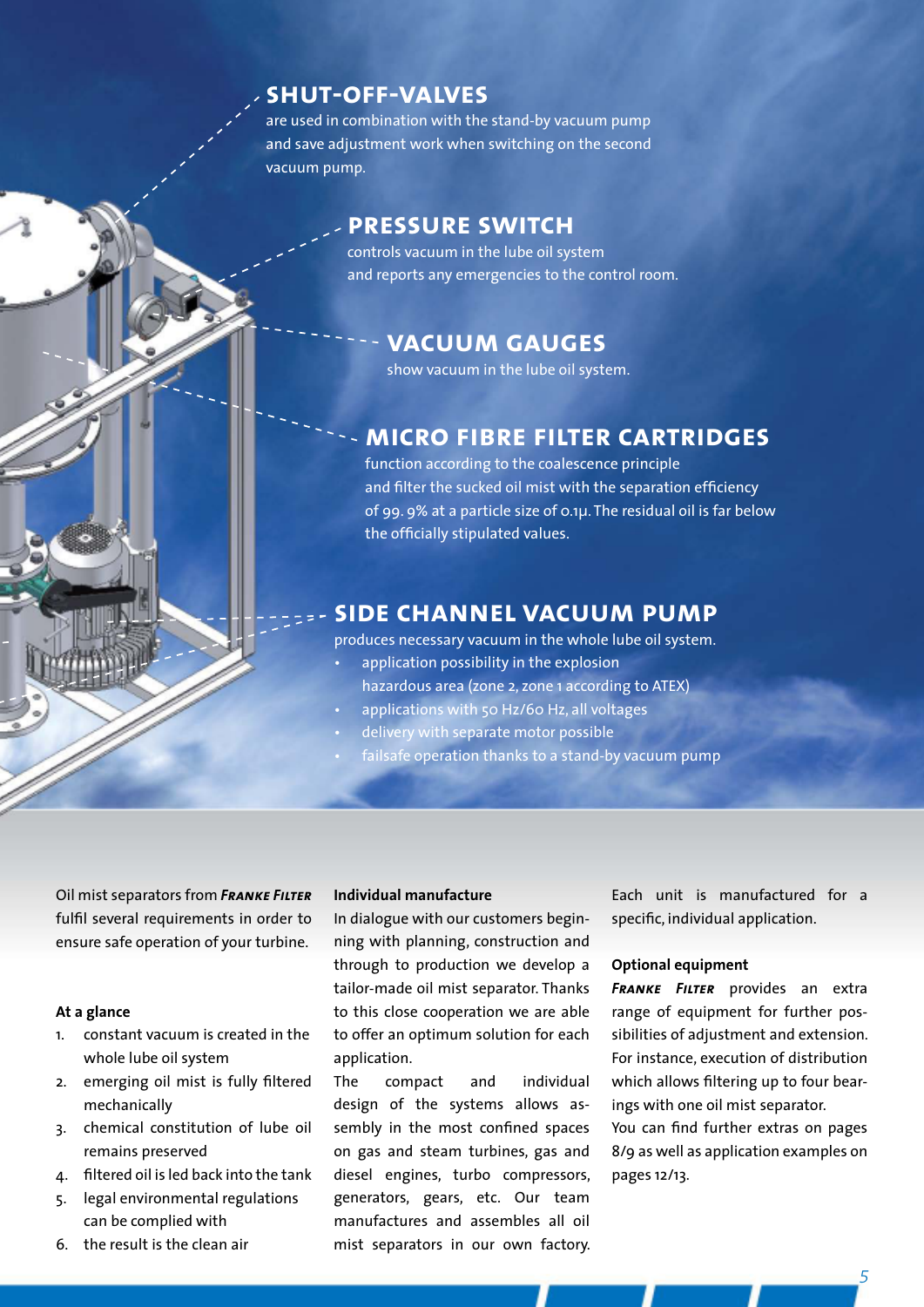# **the coalescence effect**

The most important process for mechanical oil mist separation. It describes consolidation of oil particles into oil drops



## **complete solution from one supplier**

Being a specialist in the separation of oil mist **FRANKE FILTER** possesses 20 years worth of experience and can profit from numerous projects worldwide.

### **Well consulted**

The gained knowledge and experience from various projects are the basis for each consultation.

### **Mutually planned**

In continuous dialogue we closely cooperate with customers in order

to find an optimum solution for each application. 

Our project managers can offer special equipment to meet specific problems like explosion protection or systems in stainless steel.

### **Individually manufactured**

Our own CAD-department considers all details of the project during the quotation stage and integrates them into production. 3D models at each stage show the smallest amendments.

#### **Quality-assured manufactured**

In the adjacent workshop the specially trained **FRANKE FILTER** team manufactures each part and the whole filter system individually in accordance with the current quality standards. Continued internal and external controls ensure a high level of quality.

### **Simply assembled**

All the connections of the oil mist separator are prepared, so that assembly on site can be carried out without complex welding works.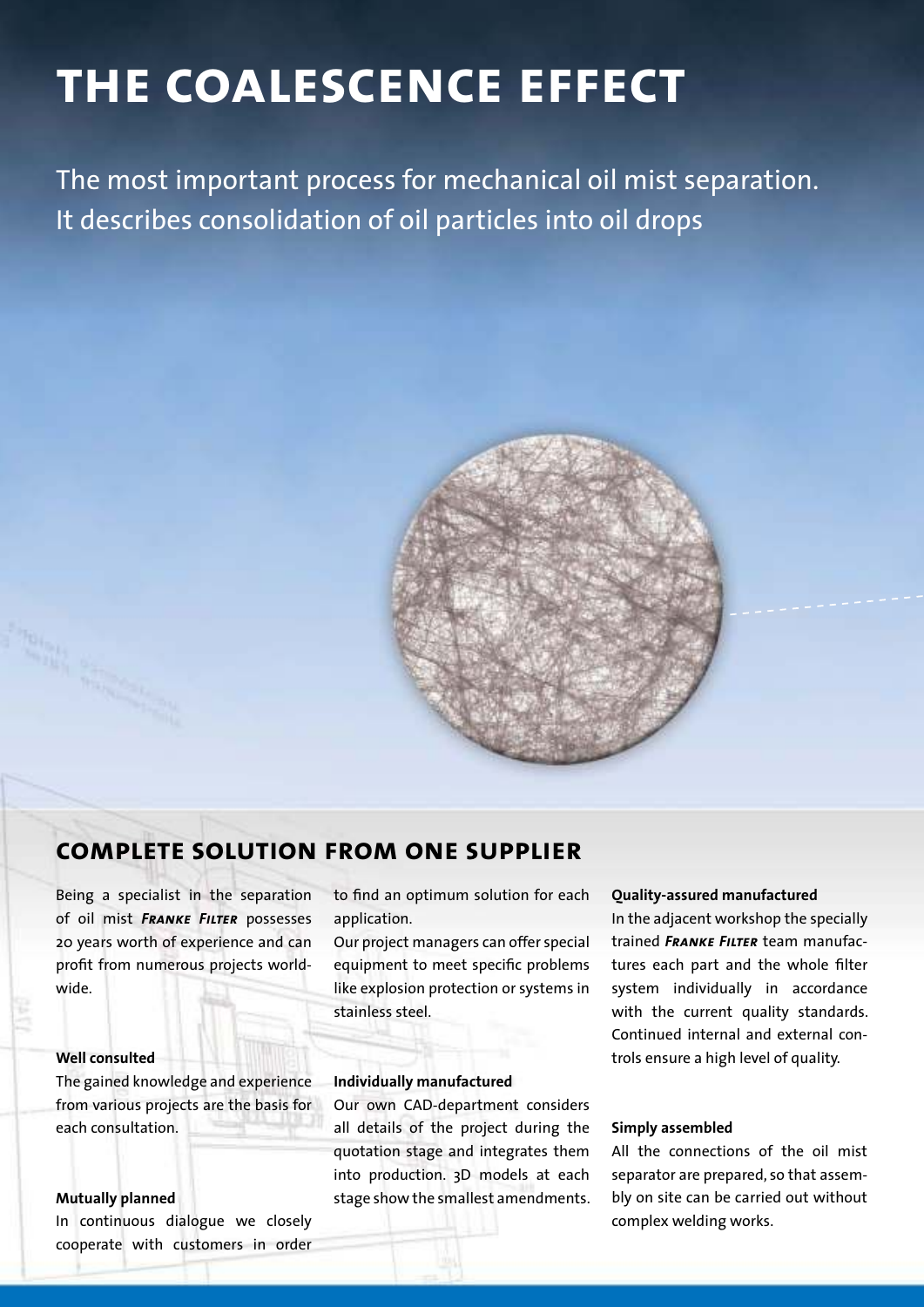

## **maintenance & service**

**Long time no maintenance** After being commissioned the filter system can operate up to 30,000 hours maintenance-free.

The special composition of the micro fibre cartridge guarantees continuous high efficiency during a long period. The vacuum gauges show when the filter cartridges should be replaced.

These and other spare parts can be ordered from *Franke Filter*. After 15,000 operating hours the initial differential pressure of the filter cartridges is still available, which means

less maintenance and lower costs! We would be glad to carry out maintenance for you.

Contact our project managers and make an appointment when our experienced service technicians can carry out installation and commissioning e.g. replacement of filter cartridges, gauges or compressor or carry out a complete system check. All can be done on prior consultation.

Our aim is to constantly improve our service. The growing network of service partners is at your disposal as contact persons directly at your site.

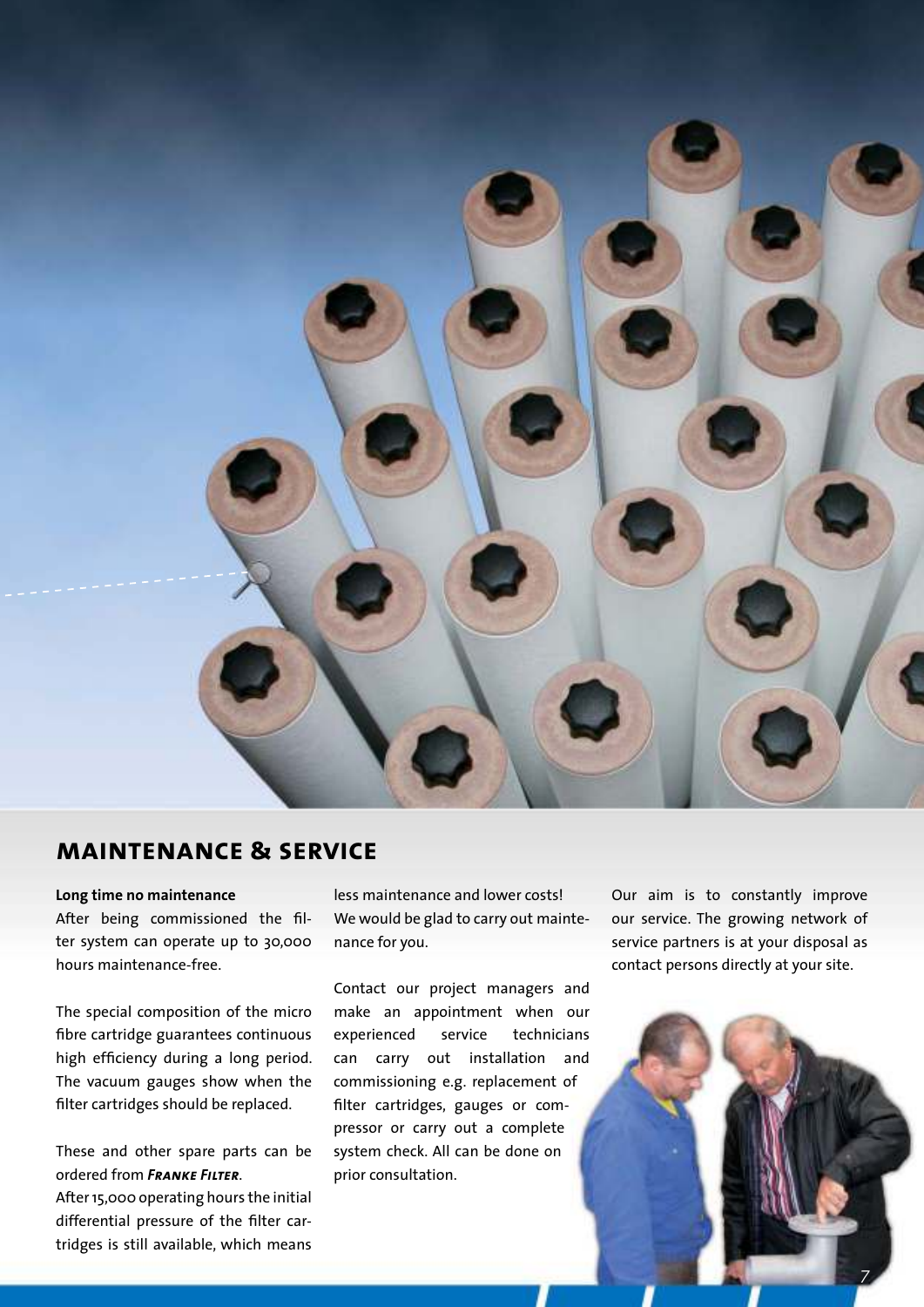# **the necessary size**

## for each application



## **the correct type of filter**

**FRANKE** FILTER is pioneer in innovative filtration technology for tiniest oil mists of turbines in power stations all around the world. In a way we are proud that our competitors try to integrate our technology and innovations into their own products.

Our advanced know-how in combination with quality of production and customised manufacture - this is what distinguishes us from our competitors.

### **Valuable ideas and experiences**

Valuable experiences from several thousand successful projects can be applied in each consultation and product.

A decisive factor for the best interplay of a turbine and filter system is the selection of the correct size of separator. This, as a rule, depends on the tank size of your turbine.

At most projects we can consider standard values, some applications, however, require special adjustments.

Crucial for the smooth procedure from first contact to the trouble-free commissioning is the continuous dialogue with the customer.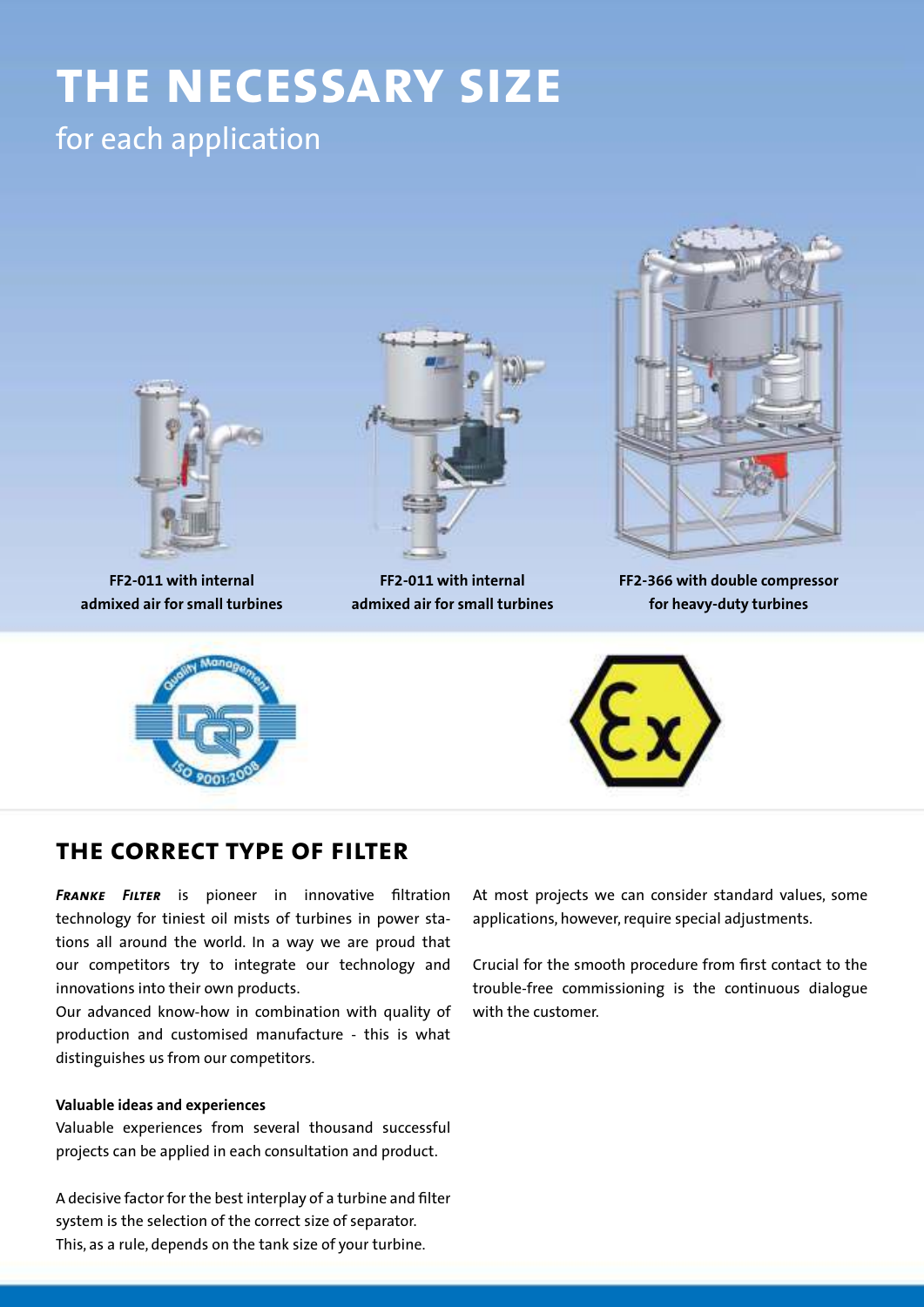## **internal admixed air**



Each separator is equipped with a side channel pump which creates vacuum in the lube oil system and overcomes differential pressure of the micro fibre cartridges in the filter system. Vacuum can be adjusted via the so called admixed air, led from atmosphere. The internal admixed air- compared to the external one- has an advantage that no contaminating particles can be sucked from the atmosphere. This is extensively applied in the off-shore-sector or in deserts. The external admixed air filter and its maintenance are not longer needed.

**Internal admixed air**

## **integrated return line**

For the cost- and time-saving maintenance **FRANKE FILTER** offers a standpipe as additional module with integrated return line. The latter ensures that the necessary geodetic height (required min. height to the oil level) is maintained. The return line is submerged into the oil and ensures continuous circulation into the lube oil tank. The manifold at its end prevents air bubbles from coming into the line and from interrupting vacuum.



**Bent pipe**







## **stand-by vacuum pump**

An additional second side channel vacuum pump provides a reserve and at the same time increases failure safety, ensuring further, continuous operation. In case one compressor breaks down, the stand-by compressor ensures continuous operation.

The installed, shut-off-valve saves further adjustments at switchover of the oil mist separator. Replacement of the defective compressor is possible without interruption of the filtration process.

## **tube coupling**

A tube coupling provides fast, safe axial connection of metal pipes at assembly of the oil mist separator on the connecting piece of the oil tank or bearing. It compensates length tolerance of the pipes and reduces welding works on site.

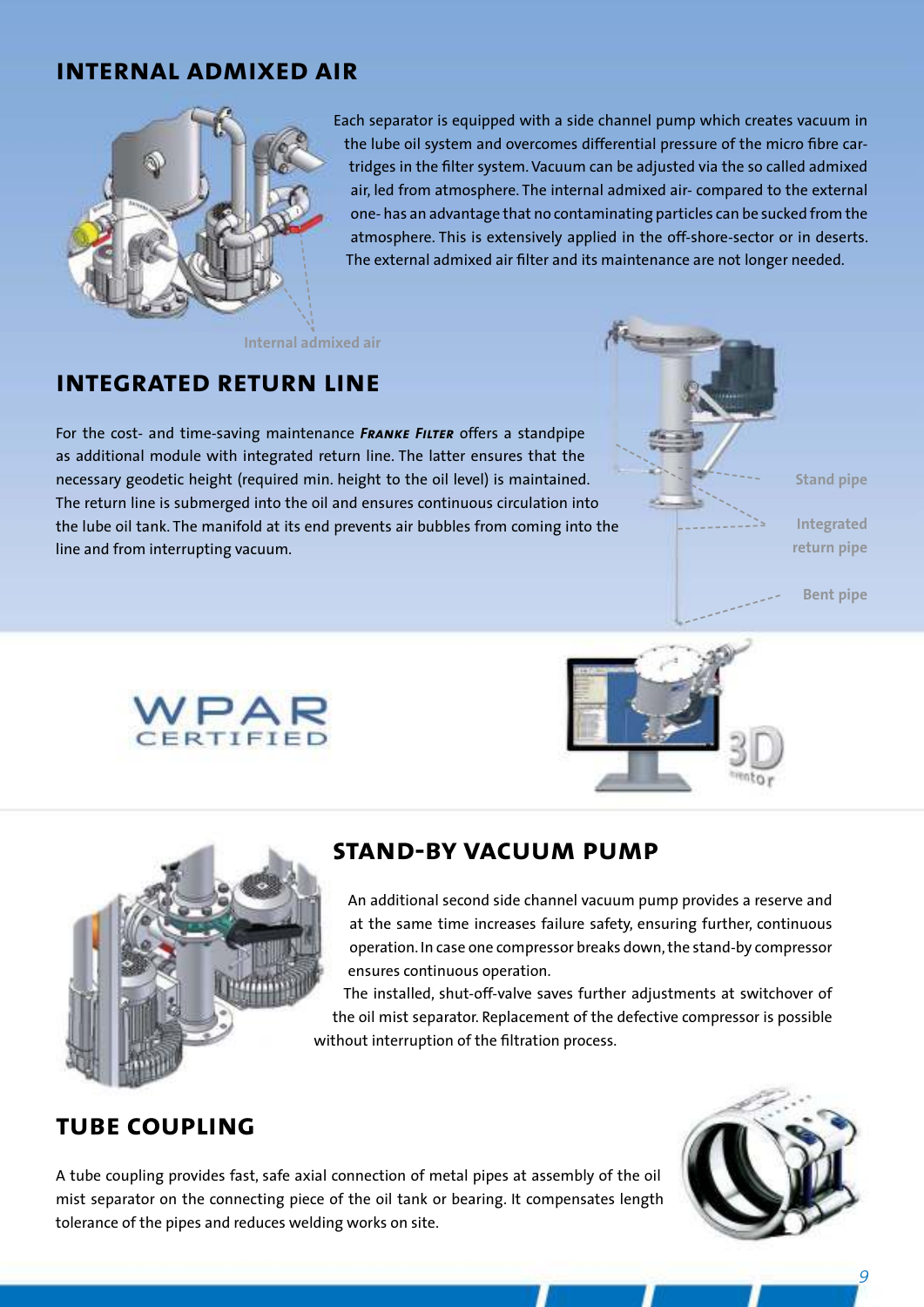# **oil mist separators for hydro turbines**

in hydro and pump-storage power stations



## **environmentally-friendly energy-pure**

**Special execution**

The structure of a hydro turbine in a hydro or pump-storage power station differs fundamentally from a gas or steam turbine in a conventional power station.

**FRANKE FILTER** has developed special components for this application. With their help up to four bearings can be filtered. Vacuum gauges with an appropriate regulator per branch pipe allow exact separate adjustment of vacuum for each bearing.

Similar to gas and steam turbines the further most oil mist separator filters

the emerging oil mist from the lube oil tank.

### **The result**

30,000 hours and more of maintenance-free clean air for an environmentallyfriendly energy generation.

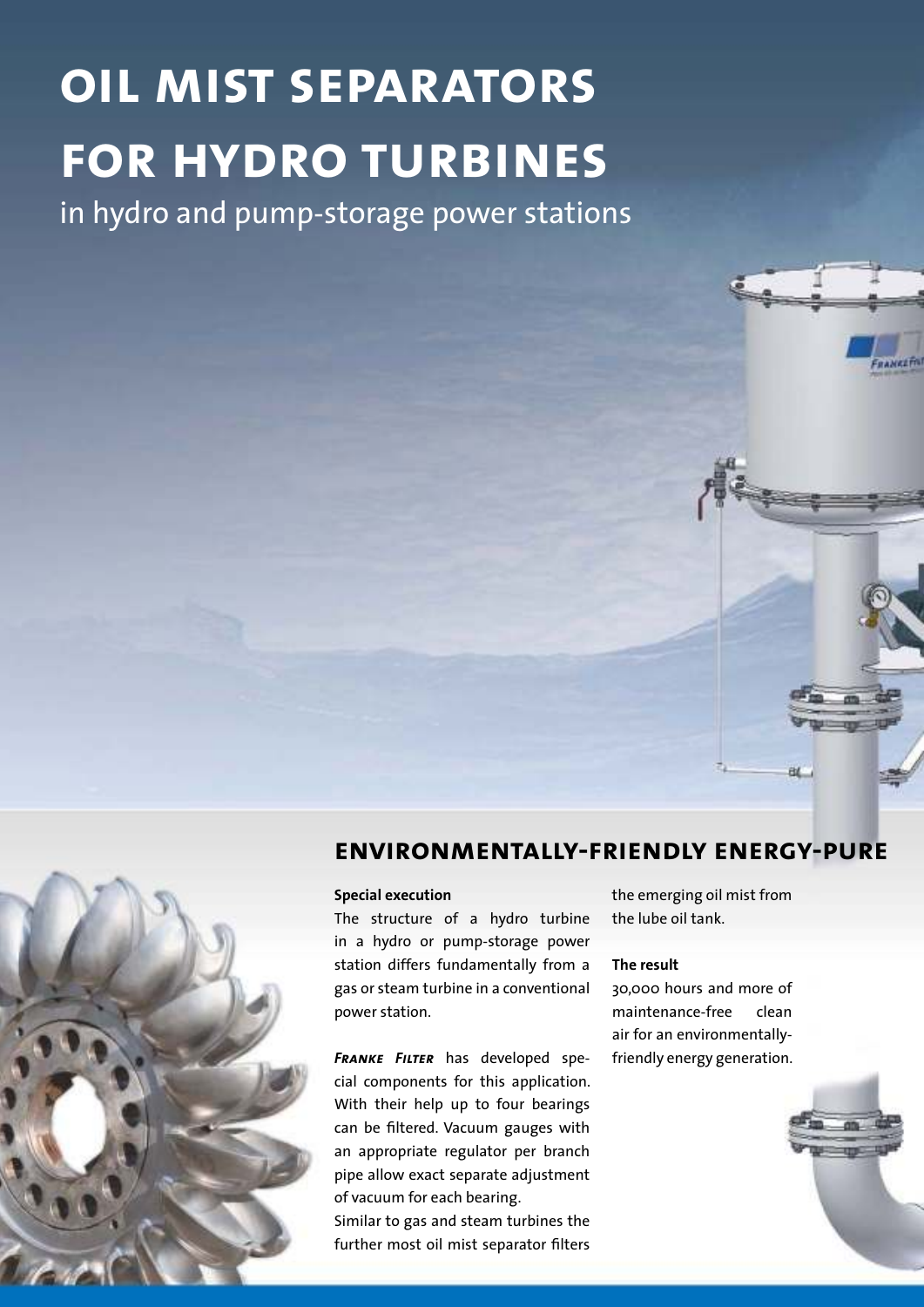

## **vacuum at up to four bearings**

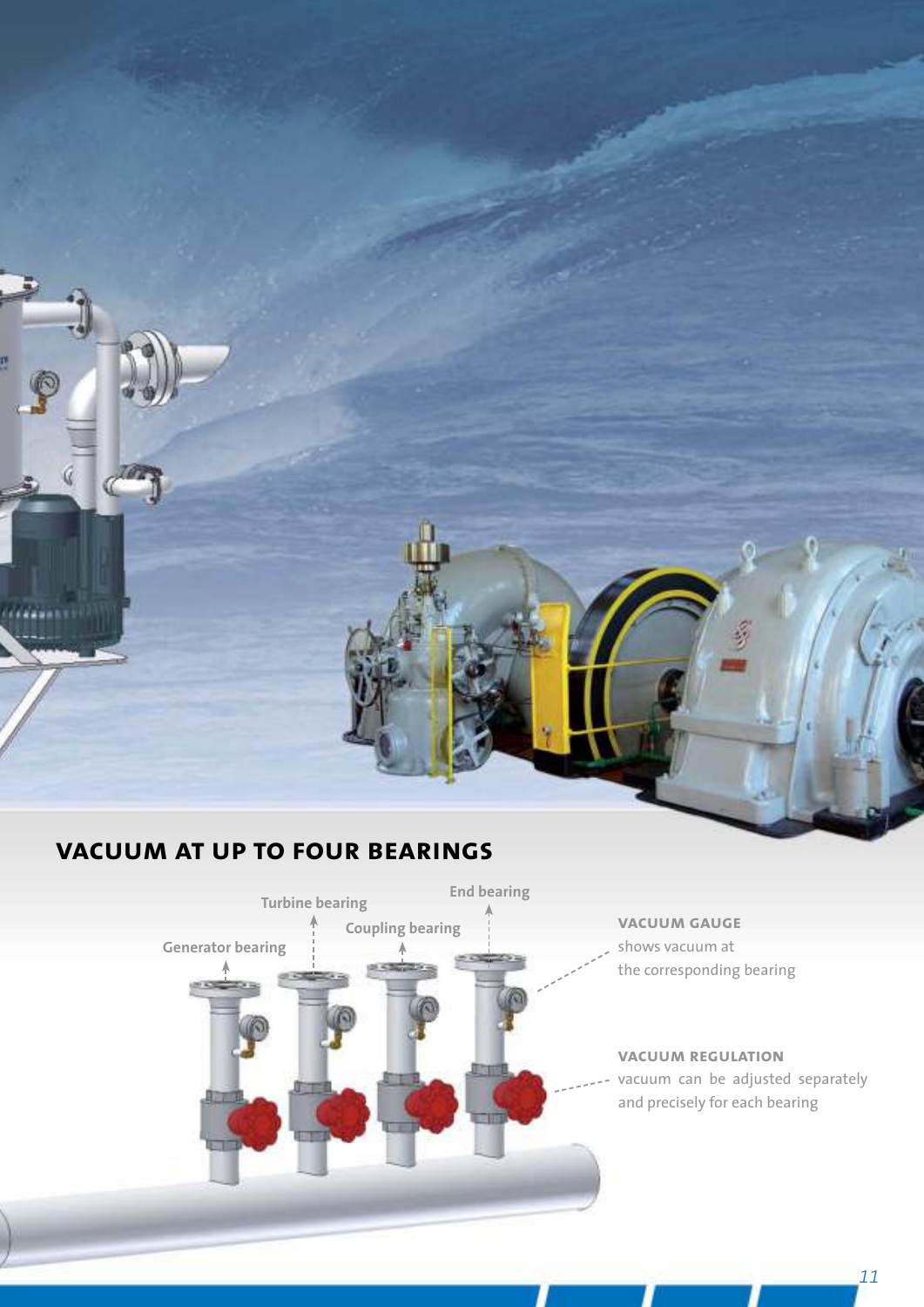# **in use**

## a solution for each application

## **pump-storage power station, luxemburg**

### **Precondition**

In autumn 1959 the attractive location in Ourtal led the Société Électrique de l'our (SEO) in cooperation with many European countries to construct a pump-storage power station in Vianden. This power station is currently still one of the most efficient of its type and is known worldwide for its structural and technological systems.

### **Task**

At nine of the ten existing machine units on each of the four bearings (generator, turbine, coupling and end bearing) and in addition at the lube oil tank constant vacuum should be created for suction of the emerging oil mist. A further task was to lead the clean exhaust air into the turbine hall in order to save the expensive and time-consuming pipe laying.

### **Solution**

Two separators are used for each of the nine turbines. One ensures the required vacuum in the lube oil tank; the second one is connected to the four bearings via a fourfold distributor for oil mist suction. At each of these bearings vacuum can be adjusted individually. For regulation and monitoring of the filtration process per machine unit, a monitoring system consisting of a switching cabinet and control lights provides information at all times as to the status of vacuum in each individual part of the system.

Connection to the control room informs on site personnel of any impending breakdown.

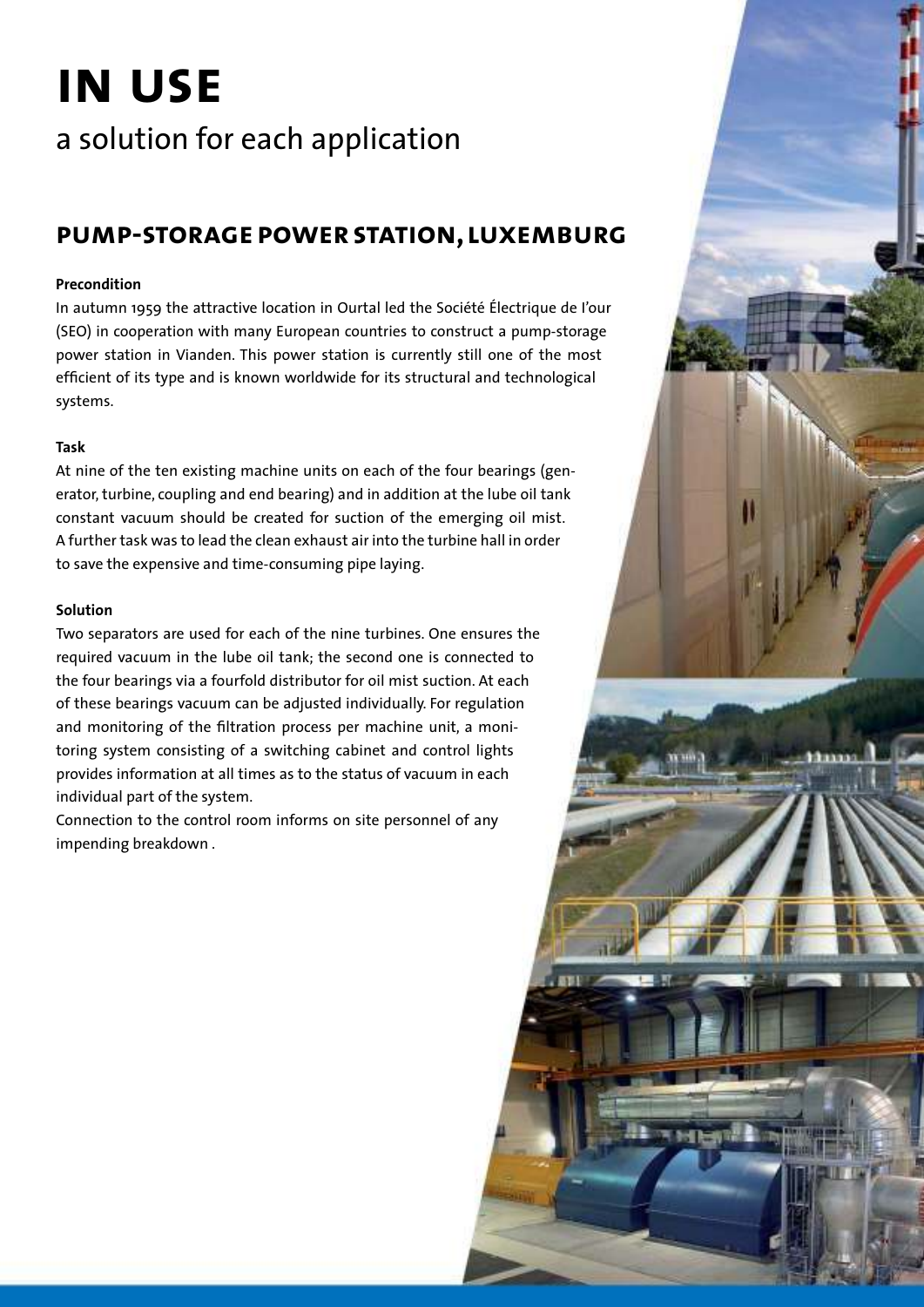## **nuclear power station**

### **Precondition**

The nuclear power station Olkiluoto, located on the peninsular Olkiluoto, has been in operation since 1982 with two reactors, 840 MW capacity each.

In 2003 a tender was launched for a third rector. The construction began in 2005 under strict safety precautions. Completion of the block is planned for the year 2012.

### **Task and solution**

In cooperation with the company Siemens, **FRANKE FILTER** was involved into the project since 2004 having quoted an oil mist separator type FF2-777. Due to the very strict requirements of the finish nuclear inspection authority only our oil mist separator could be considered which fulfilled the highest safety regulations.

After numerous preliminary inspections and extensive documentation with detailed construction drawings the quoted oil mist separator with double compressor was supplied to Olkiluoto in October 2007.

## **gas & diesel engines**

### **Precondition**

Peak-load-electricity generation plants which are there for the short-term supply of occuring peak-loads in the power grid frequently use gas and diesel engines. These units operate with variations of load which leads to constant change of pressure in the crankcase.

### **Task and solution**

In order to provide reliable filtration the operation of the side channel pump has to be adjusted for the continually changing pressure conditions. Oil mist separators are employed here with side channel pumps, fitted with frequency converters.

A differential pressure transmitter takes the nominal comparison and sends an impulse to the frequency converter, which in its turn regulates the rotation speed of the side channel pump.

**FRANKE FILTER** offers a solution which functions completely automatically and without intervention of a technical on site.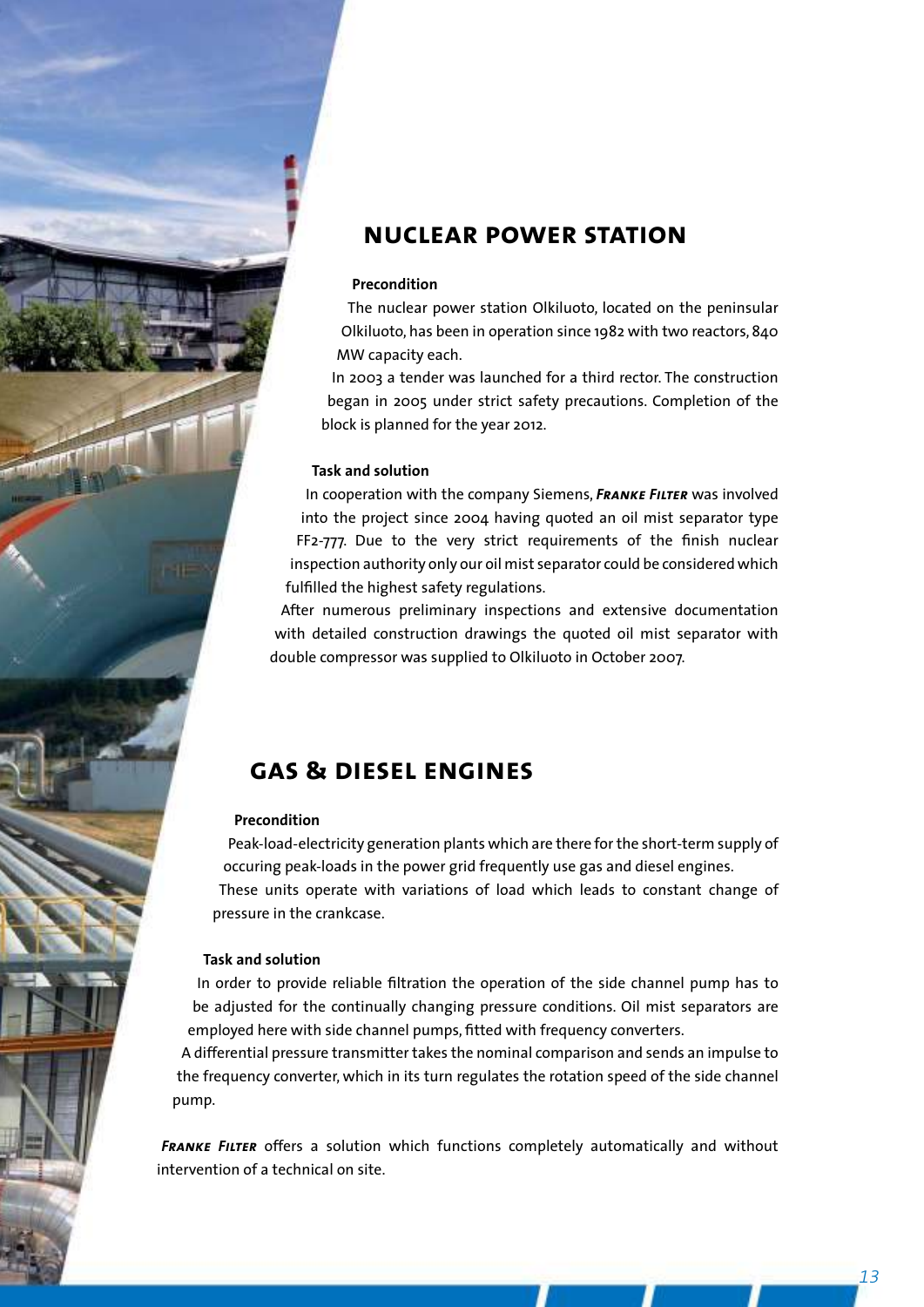# **in your own words**

## letters of reference of our customers

### **Project in Sweden**

### Dear Mr Franke,

we have installed the oil mist separator and taken it into operation. The filter functions very well and until now we have had not problems with it. We are very satisfied with your product.

Sincerely Olaf Johansson Senior Engineer

**GE E** 

**ALSTO** 

#### **Projects in Europe**

For approximately 8 years we have been cooperating with the company **FRANKE FILTER** in Bad Salzdetfurth. We use their oil mist separator at gas turbines type frame 5, 6 and 9. During this time we have installed more than 35 oil mist separators from **FRANKE FILTER** at various gas turbines. Quality of the filter systems is excellent. The functioning principle is based on the coalescence effect and ensures residual oil of less than  $\sf{zom}$ g/m $^3$ . The exhaust air is clean and dry.



| M                | <b>HITACH</b><br><b>RWE</b><br><b>ENBW</b> | <b>E.ON</b> | <b>SIEMENS</b> |
|------------------|--------------------------------------------|-------------|----------------|
| <b>OLKILUOTO</b> | <b>CRYOSTAR</b>                            |             |                |

**allweiler**

**MENS** 

**man-turbo**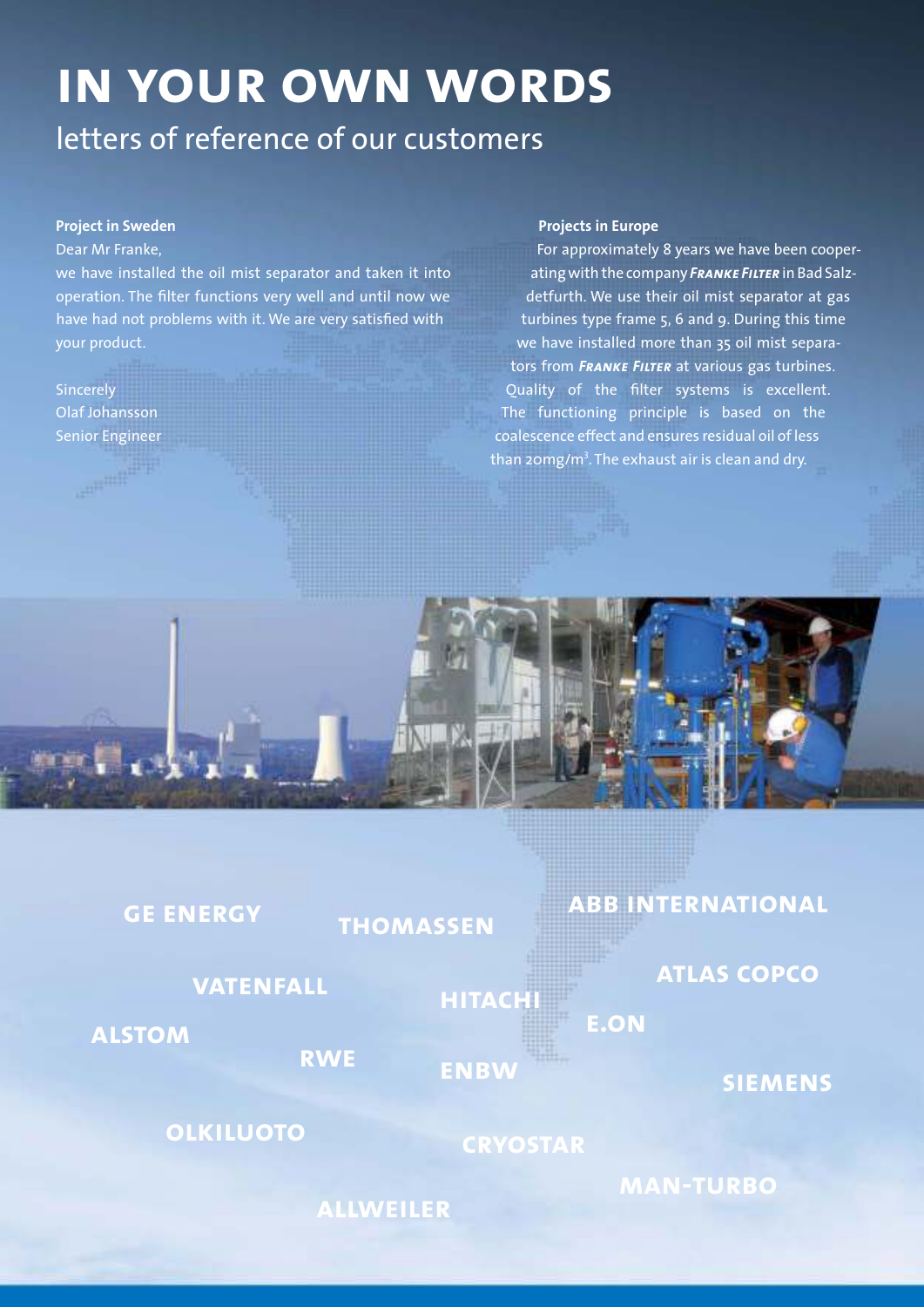The required vacuum in the lube oil system can be exactly adjusted. A further advantage of **FRANKE FILTER** systems is that they can be used in explosion hazardous environments. The filtered oil can be recovered and led back to the lube oil tank.

Kind regards, M. Hartmann Senior Engineer



We use FRANKE FILTER oil mist separators which operate according to the coalescence principle, i.e. oil droplets from the sucked oil mist are mechanically filtered.

The filtered oil is led continuously back into the lube oil tank. The tests in our own research laboratory have shown that the quality of the filtered lube oil is in no way affected. Viscosity and TAN-levels remain during the whole circulation process at the same, constantly low level.

We are fully satisfied with the solution from FRANKE FILTER and can fully recommend their oil mist separators.

Sincerely, Timo Häkkinen Operations manager

### **Nuclear power station in Germany**

Dear Mr Franke,

I would like to once again thank you for good cooperation.

Especially that the very short-term delivery date has been maintained.

Since three weeks the filter system is in test operation and has currently vacuum of 30 mbar.

The oil mist is completely filtered.

Best regards, Martin Viersen Kraftwerksleiter